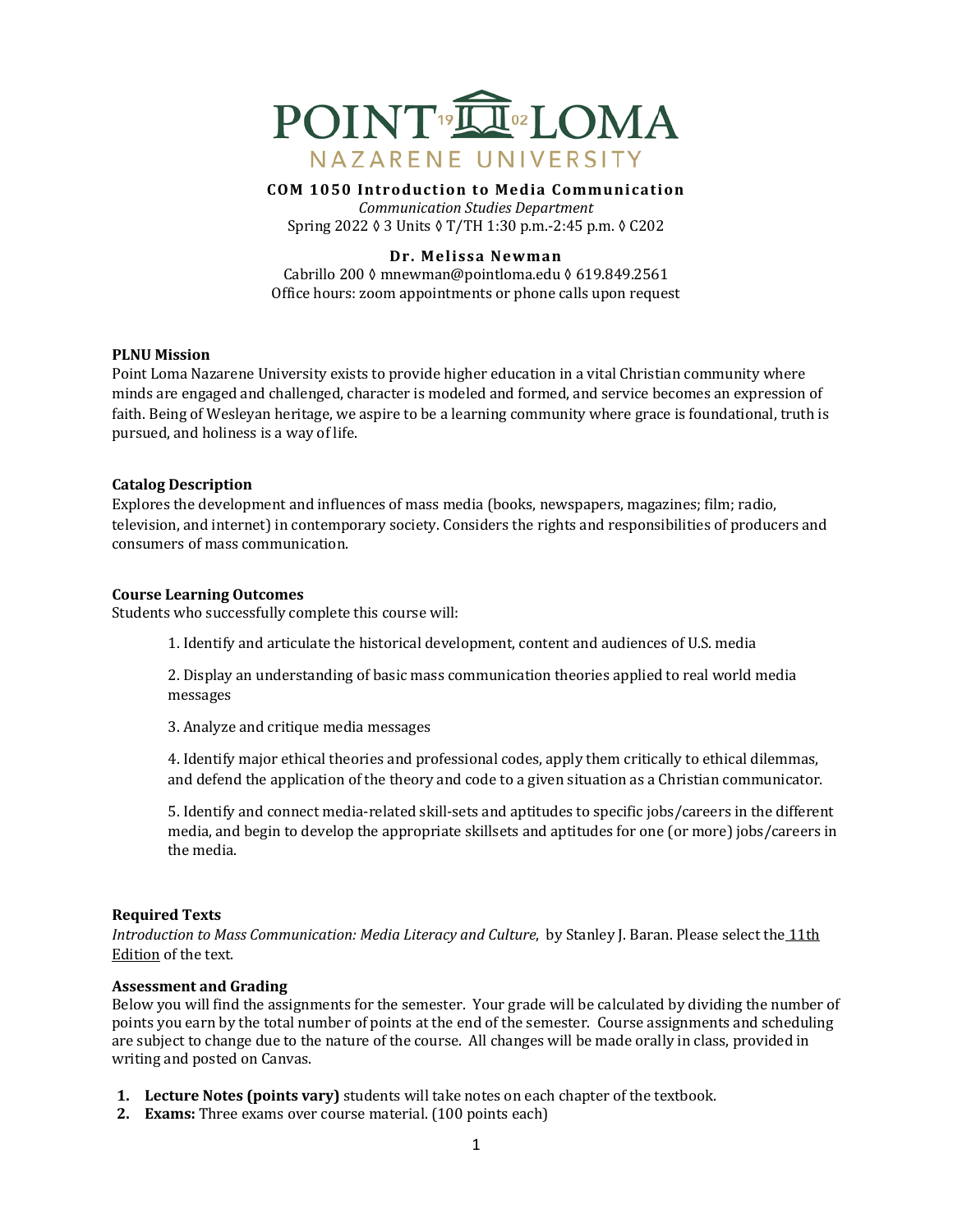**3. Timeline Project** (50 points)

Students will research and write a timeline for an assigned medium, create an infographic and present to the class.

- **4.** Media Deprivation Assignment (50 points) Students will do a deprivation period and journal reflection. More details will be provided in class and on Canvas.
- **5. Digital Citizenship Assignment** (50 points) Students will write and present on digital citizenship. More details will be provided in class and on Canvas.
- **6.** Case Studies/Self-Assessments/Article Reviews/Participation (points vary) Students will complete various activities to support experiential learning of course material.

# **Grade Scale**

A- = 90-92%; A = 93-100: Excellent (*exceptional, superlative presentations, engaged in class lecture and discussion, attendance, posture, interest, etc. Comprehensive excellence is needed for a superlative grade in this course*.

 $B = 80 - 82\%$ ;  $B = 83 - 87\%$ ;  $B = 88 - 89\%$ : Above average

C- = 70-72%; C = 73-77%; C + = 78-79%: Average (*mediocre, passable, fair, midpoint between extremes of excellence and failure.)* 

D- =  $60-62\%$ ; D =  $63-67\%$ ; D+ =  $68-69\%$ : Below average

F = 59% and below: Failure (*omission or lack of satisfactory performance of action or task, inadequate, impassable, etc.)* 

# **Method of Instruction**

The course is taught through lecture, discussion, class activities, and a semester project all designed to help you develop critical thinking abilities as they relate to organizational life. Lectures will often introduce material beyond that which is covered in readings and will assume information supplied in the text. Lecture and text should complement, not substitute for each other. It is your responsibility to come to class ready to think, challenge, analyze, and apply the material covered.

Additional norms include the following:

- 1. Due to our current pandemic conditions, our class will follow all of the PLNU policies related to Covid-19. Please see the PLNU Covid-19 website, the Covid-19 Canvas course, and the PLNU catalog for the most current policies.
- 2. Students will answer the questions on the Campus Clear app each day before coming to class. All of us, including me, can show our respect and care for each other by not coming to class if we don't pass the Campus Clear app or have any covid symptoms.
- 3. During our in-person class we will all wear well-fitting face masks (over the mouth and nose) and maintain as much distance as possible.
- 4. If I (or a member of my household) must quarantine, our class will meet remotely for that time. Please check your PLNU email before coming to class in case there is a last-minute change in the modality of class.
- 5. If you are quarantined, please follow the syllabus, complete the work on Canvas (if any) and get missed notes from a classmate.
- 6. Students are expected to attend class and be on time. Failure to make presentations on schedule will result in a failing grade for that presentation. In the event of absence students seek missed information/notes from classmates and/or Canvas.
- 7. PLNU allows up to 25% of course work to be completed in Canvas so we will utilize it throughout the semester. Canvas will have your assignments listed with due dates set and all the materials needed for the course beyond the textbook. Students should set their Canvas user preferences to get daily reminders for assignments due. All written work must be typed, and attention should be paid to form (including grammar, punctuation, spelling, APA formatting and general appearance) as well as content. Late work will receive an automatic point deduction unless there is EAC accommodation for illness.
- 8. Integrity is of great importance. Plagiarism of any sort will not be tolerated and will result in a grade of "F" for the project and possibly the course. See university notifications below for specifics.
- 9. Classroom disruption by cell phones or other electronic devices (i.e. text messaging) is prohibited. All laptops, cell phones and similar electronic devices must remain turned off and out of sight for the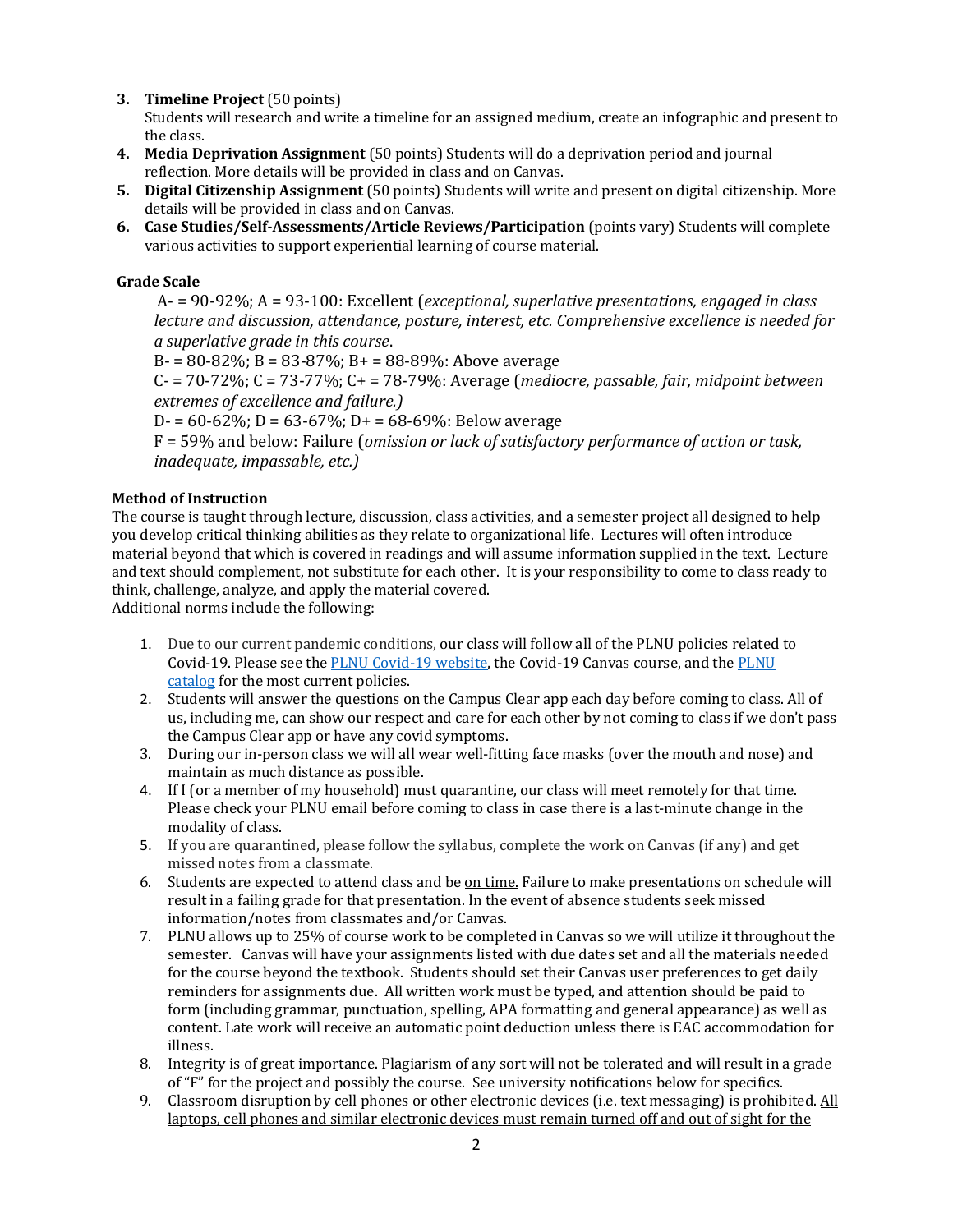duration of class unless we are using them for course work. A student may face a zero and/or failure in the class if an electronic device is used for cheating during a test.

- 10. Please be super considerate of our learning process. Please do not walk in/out of the classroom during lecture. Also, please do not carry on side conversations while the professor is lecturing.
- 11. This syllabus serves as the contract between the students and professor. Your continued enrollment in the course serves as agreement to abide by the policies and information set forth here within.

## **Course Schedule**

Please note: Due to the nature of this course, the schedule is subject to change. All changes will be posted on Canvas and announced in class.

| Date                 | Plan for the Week                                                         |
|----------------------|---------------------------------------------------------------------------|
| Session 1            | Course Intro                                                              |
| Week of              | Introduction to Communication                                             |
| Jan $11$             | <b>Course Information</b>                                                 |
|                      |                                                                           |
|                      |                                                                           |
|                      |                                                                           |
| Session 2            | Chapter 1:                                                                |
| Week of              | Mass Communication, Culture, and Media Literacy                           |
| Jan <sub>17</sub>    |                                                                           |
| Session 3            | Chapter 2:                                                                |
| Week of              | Convergence and the Reshaping of Mass Communication                       |
| $\tan 24$            | Media usage inventory                                                     |
| Session 4            | Chapter 3: Books                                                          |
| Week of              | Timeline presentation                                                     |
| Jan $31$             |                                                                           |
| Session 5            | Chapter 4: Newspapers                                                     |
| Week of              | Timeline presentation                                                     |
| Feb 7                | Exam 1 Feb 10                                                             |
|                      |                                                                           |
| Session 6<br>Week of | Chapter 5: Magazines                                                      |
| Feb 14               | Timeline presentation                                                     |
|                      |                                                                           |
|                      |                                                                           |
|                      |                                                                           |
|                      |                                                                           |
|                      |                                                                           |
| Session 7            | Chapter 6: Film                                                           |
| Week of              | Timeline presentation                                                     |
| Feb 21               |                                                                           |
| Session 8            | Chapter 7:                                                                |
| Week of              | Radio, Recording, and Popular Music                                       |
| <b>Feb 28</b>        | Timeline presentation                                                     |
|                      |                                                                           |
| Session 9            | March 7-11 Spring Break<br>Chapter 8: Television, Cable, and Mobile Video |
|                      | Timeline presentation                                                     |
| Week of              | Exam 2 March 17                                                           |
| March 14             |                                                                           |
| Session 10           | Chapter 8: Television, Cable, and Mobile Video                            |
| Week of              | Timeline presentation                                                     |
| March 21             |                                                                           |
|                      |                                                                           |
|                      |                                                                           |
| Session 11           | Chapter 9:                                                                |
|                      |                                                                           |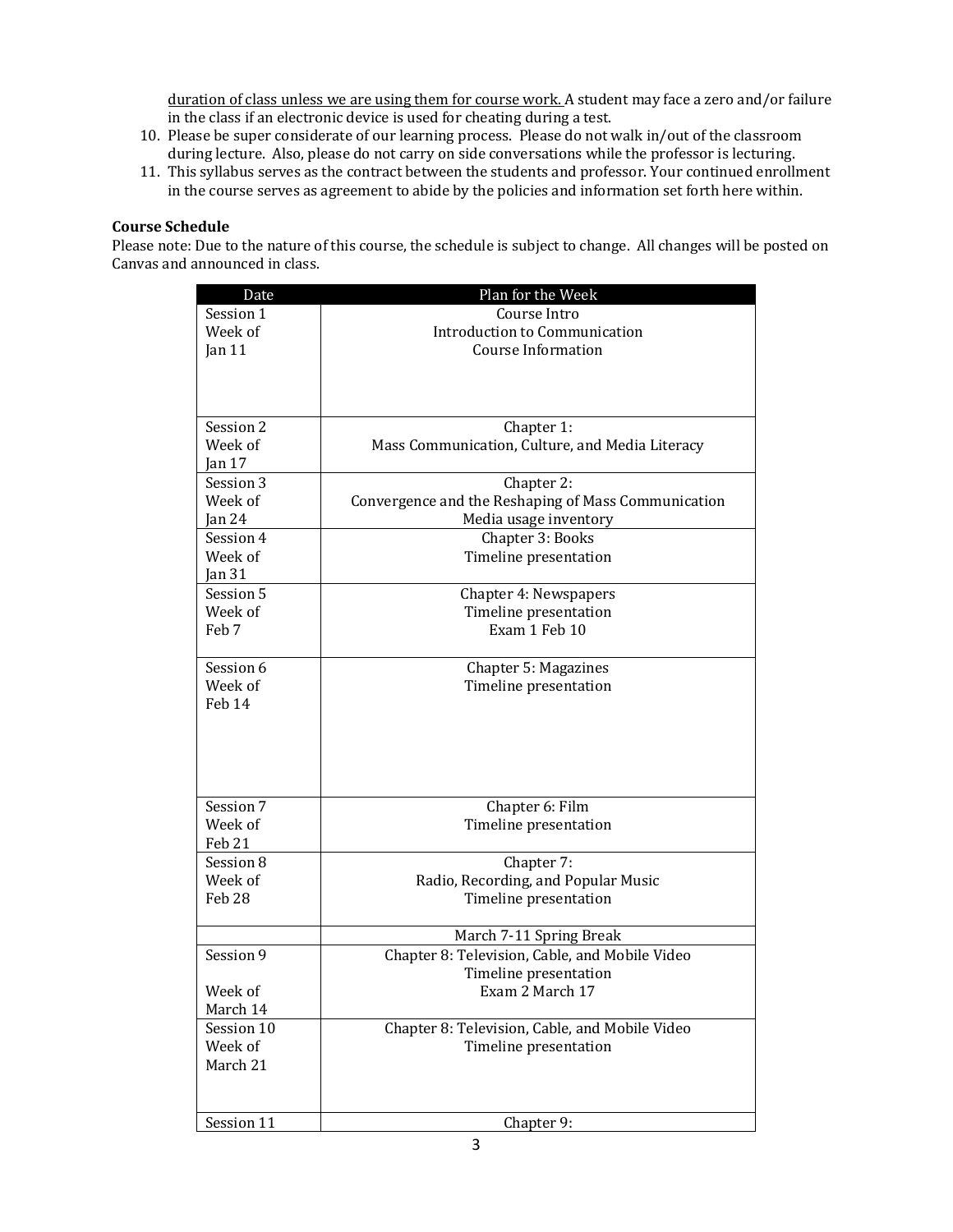| Week of    | Video Games                                             |
|------------|---------------------------------------------------------|
| March 28   | Timeline presentation                                   |
|            |                                                         |
| Session 12 | Chapter 10:                                             |
| Week of    | Internet and Social Media                               |
| April 4    | Timeline presentation                                   |
| Session 13 | <b>Chapter 11: Public Relations</b>                     |
| Week of    | Chapter 12: Advertising                                 |
| April 11   | Timeline presentation                                   |
|            | April 14-18 Easter Break                                |
| Session 14 | Chapter 13: Theories and Effects of Mass Communication/ |
| Week of    | Media Freedom & Global Media                            |
| April 19   | April 21 Exam 3                                         |
| Session 15 | Digital Citizenship & Media Literacy                    |
| Week of    |                                                         |
| April 25   |                                                         |
|            | Final Exam: Tuesday, 5/3, 1:30 pm                       |
|            |                                                         |

### **University Notifications**

#### **STATE AUTHORIZATION**

State authorization is a formal determination by a state that Point Loma Nazarene University is approved to conduct activities regulated by that state. In certain states outside California, Point Loma Nazarene University is not authorized to enroll online (distance education) students. If a student moves to another state after admission to the program and/or enrollment in an online course, continuation within the program and/or course will depend on whether Point Loma Nazarene University is authorized to offer distance education courses in that state. It is the student's responsibility to notify the institution of any change in his or her physical location. Refer to the map on State Authorization to view which states allow online (distance education) outside of California.

#### **INCOMPLETES AND LATE ASSIGNMENTS**

All assignments are to be submitted/turned in by the due date. Late work will receive a reduction in points. Incompletes will only be assigned in extremely unusual circumstances.

#### **PLNU COPYRIGHT POLICY**

Point Loma Nazarene University, as a non-profit educational institution, is entitled by law to use materials protected by the US Copyright Act for classroom education. Any use of those materials outside the class may violate the law.

#### **PLNU ACADEMIC HONESTY POLICY**

Students should demonstrate academic honesty by doing original work and by giving appropriate credit to the ideas of others. Academic dishonesty is the act of presenting information, ideas, and/or concepts as one's own when in reality they are the results of another person's creativity and effort. A faculty member who believes a situation involving academic dishonesty has been detected may assign a failing grade for that assignment or examination, or, depending on the seriousness of the offense, for the course. Faculty should follow and students may appeal using the procedure in the university Catalog. See Academic Policies for definitions of kinds of academic dishonesty and for further policy information.

#### **PLNU ACADEMIC ACCOMMODATIONS POLICY**